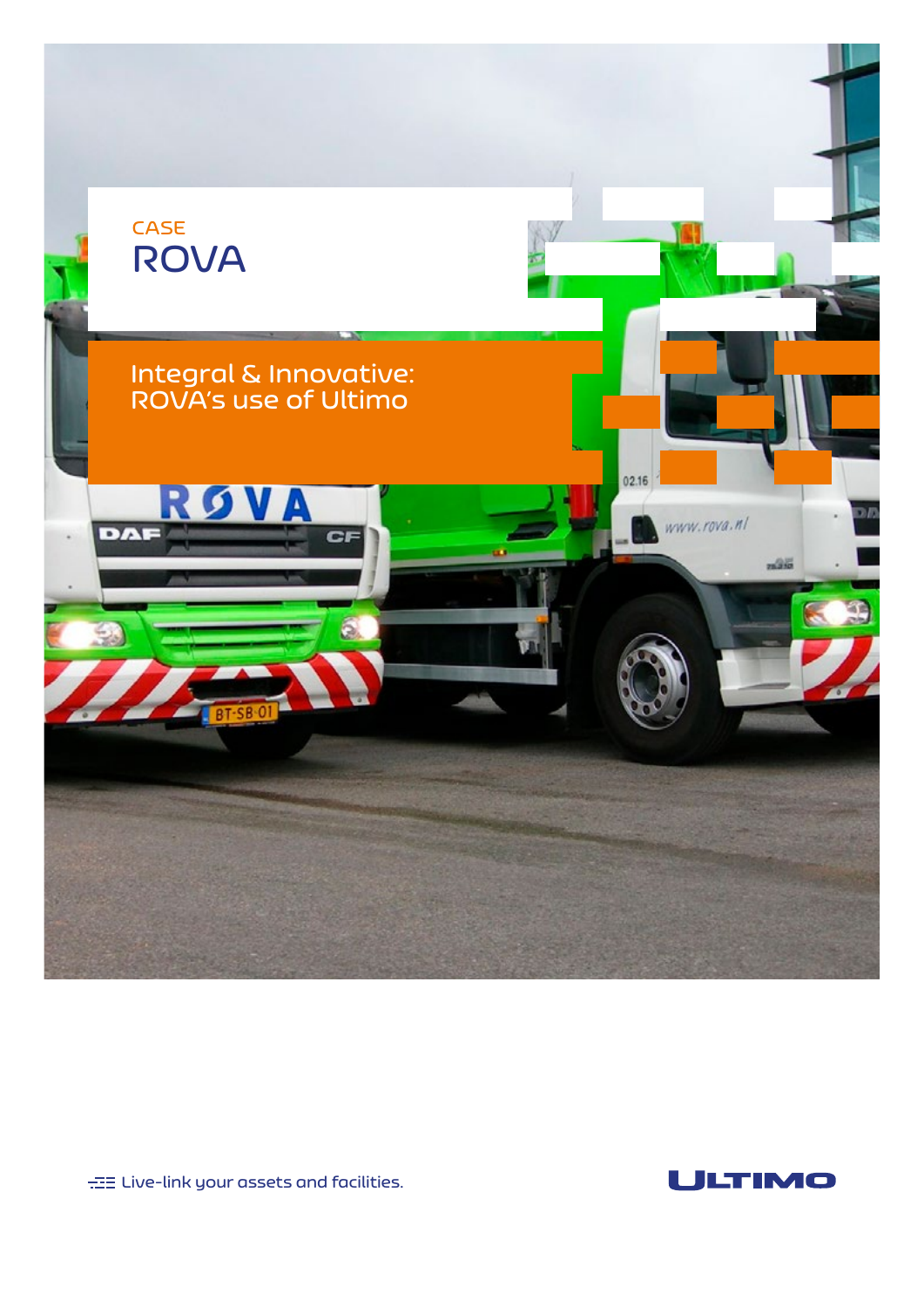# INTRODUCTION

WASTE MANAGEMENT COMPANY ROVA'S AIM IS INCREASING THE QUALITY AND SUSTAINABILITY OF THE ENVIRONMENT. ROVA OPERATES IN AN AREA OF ABOUT 900,000 RESIDENTS IN 23 PARTICIPATING COUNTY COUNCILS.

**TO REACH ROVA'S GOAL, THEY FIRST HAVE TO OPTIMISE THEIR OWN QUALITY AND SUSTAINABILITY. THIS STARTS WITH PROCESS OPTIMISATION. THIS IS WHY ROVA USE ULTIMO TO SUPPORT THE PROCESSES SURROUNDING THEIR ASSET AND FLEET MANAGEMENT.** 

**ULTIMO CASE STUDY ROVA**

### **ROVA's IT philosophy**

Before purchasing Ultimo, ROVA supported every one of their processes differently, using everything from Excel sheets to e-mail workflows. 'There was hardly any structure to be found and from a management perspective we wanted to offer the end users more support. Besides, there was a great deal of efficiency to be gained.' The IT philosophy ROVA introduced? Have innovative applications support as many integrated processes as possible. 'Ultimo meets our IT philosophy. The implementation of Ultimo allows our employees to do their jobs using just one application.'

### **Ultimo widely used**

'We are now using Ultimo for many things. We started with Asset Management and Fleet Management. This includes the management of our fleet and the activities in our workshop. But Ultimo also helps with the activities in our warehouse. Think of issuing small materials and the activities in the public areas.' Many of ROVA's work takes place in the field. ROVA wanted to increase their efficiency, which is why they were looking for an innovative solution to support the reporting process in the public area(s).



The solution? Ultimo Go. Employees working in the field can use their mobile phones to receive and process reports. 'For example, when they receive a report about aphids in a tree, the office staff enters the report in Ultimo, which is then linked to the person responsible for processing the report. They then receive the report while on location, on their mobile phones and can start work immediately. This innovative way of working has increased our efficiency substantially.' But that's not all. ROVA wants to further intensify the use of Ultimo: 'We want to use Ultimo for even more so the application and the relation with the supplier are exploited to the fullest.'

'An innovative system that supports our asset and fleet management processes in an integral manner, that's what Ultimo is.'

### **OUR SOLUTIONS**